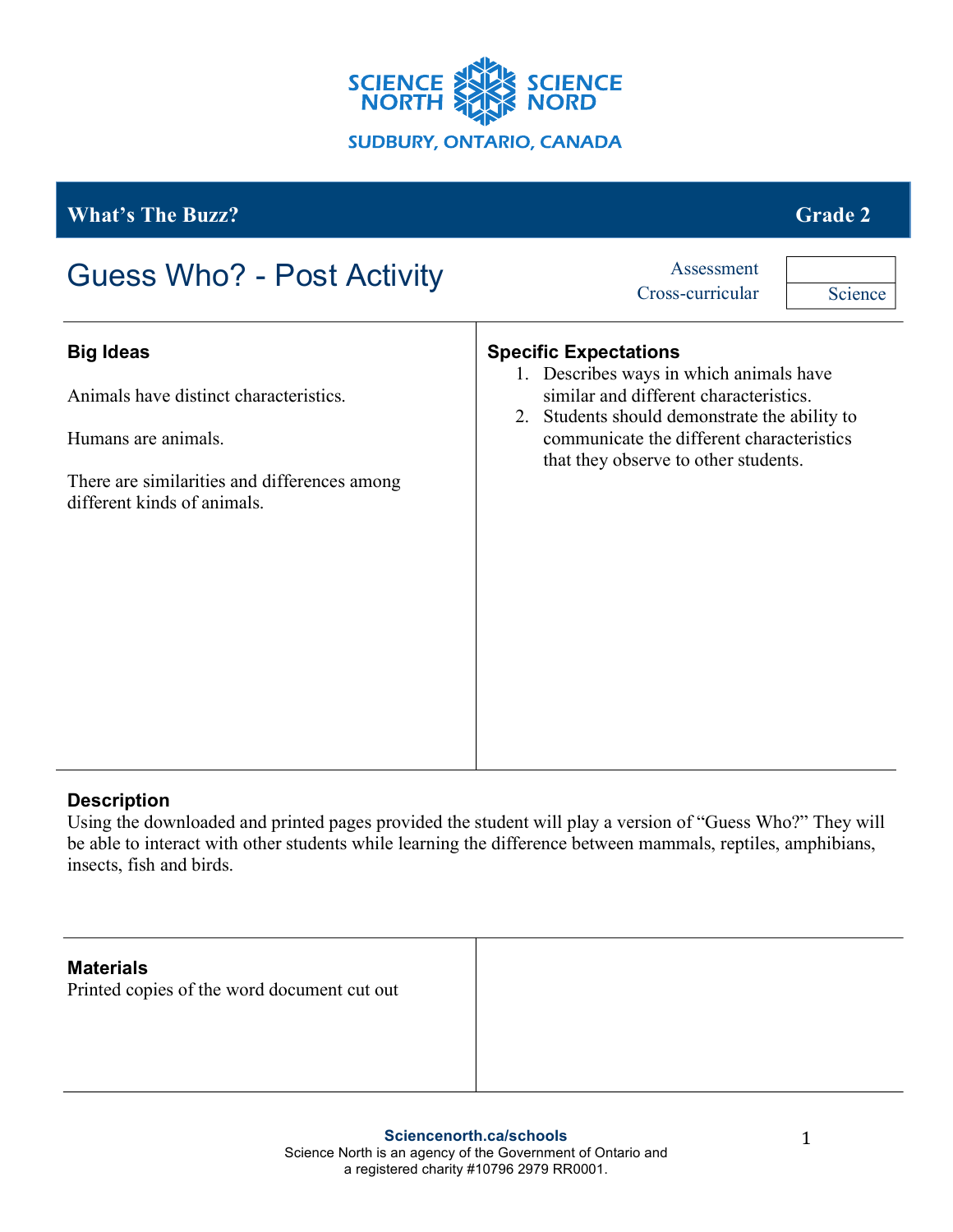#### **Introduction**

1. Start a discussion with the students by asking if they know the difference between these terms mammal, amphibian, fish, bird, reptiles and insects.

2. Explain that there are similarities and differences between the animals that fall under the above categories.

3. Ask the students if they can make observations by highlighting those differences and similarities.

2. In order to play the game each student must be a different animal however; they cannot cheat by peaking at which animal they have chosen.

3. On the count of three the students will hold the animal picture on their foreheads so that the picture is facing outwards.

4. The students will walk around and find a partner.

5. By taking turns the students will try and describe the characteristics of their partners animal so that their partner can try to guess which animal they are.

6. After each partner has taken their turn you can collect the cards and redistribute them so that the students can play again.

### **Action**

1. Start by printing and cutting all 30 animal cards.

2. Hand-out one animal card facedown to each student. It is important that the students do not cheat and look at their card.

3. On the count of three the students will hold the animal picture on their foreheads so that the picture is facing outwards.

4. The students will walk around and find a partner.

5. By taking turns the students will try and describe the characteristics of their partners animal so that their partner can try to guess which animal they are. Students are encouraged to use descriptive words such as; cold-blooded, webbed feet, has feathers, has fur, lives in a nest, lays eggs…etc.

6. After each partner has taken their turn you can collect the cards and redistribute them so that the students can play again.